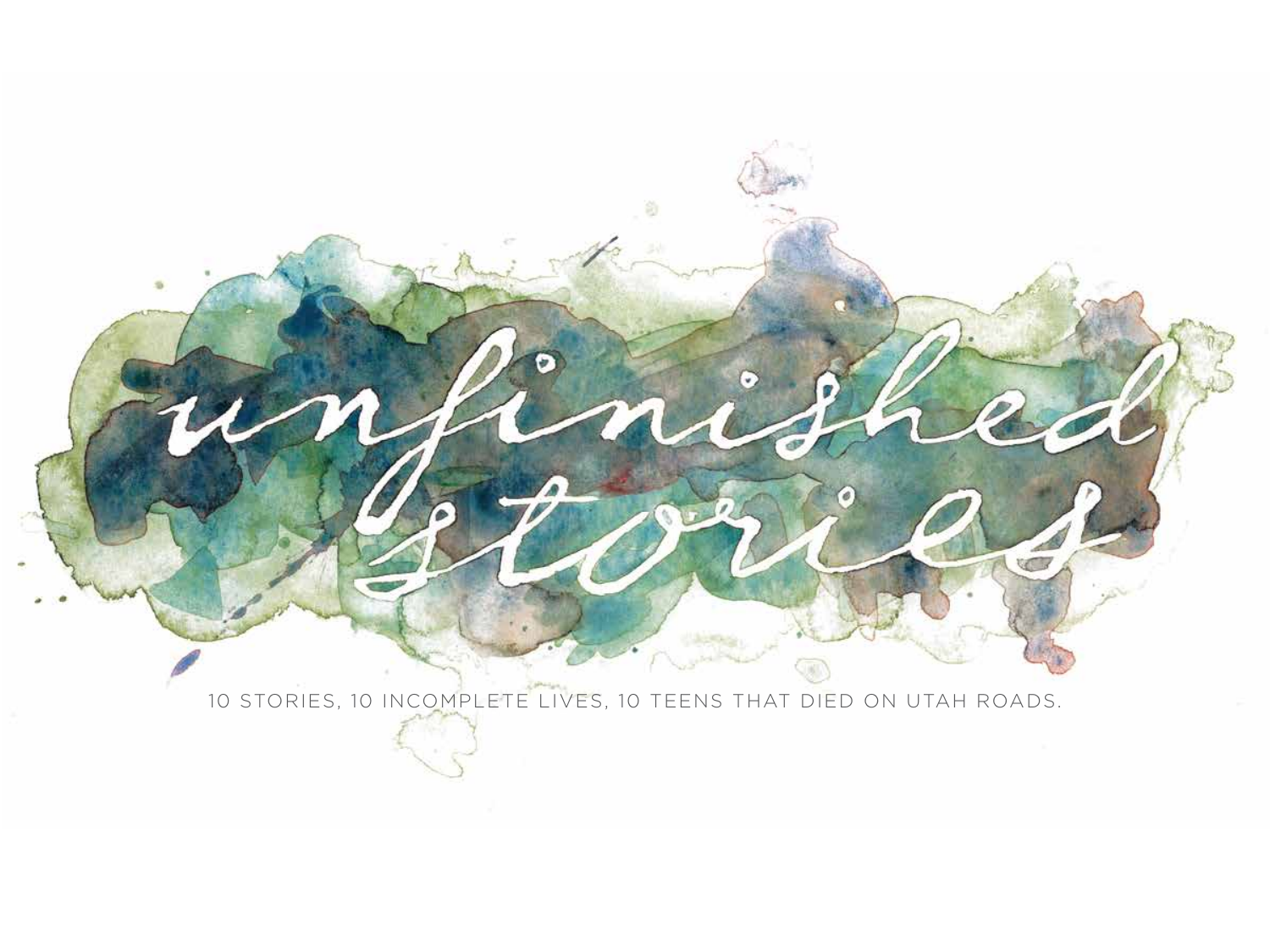it ends her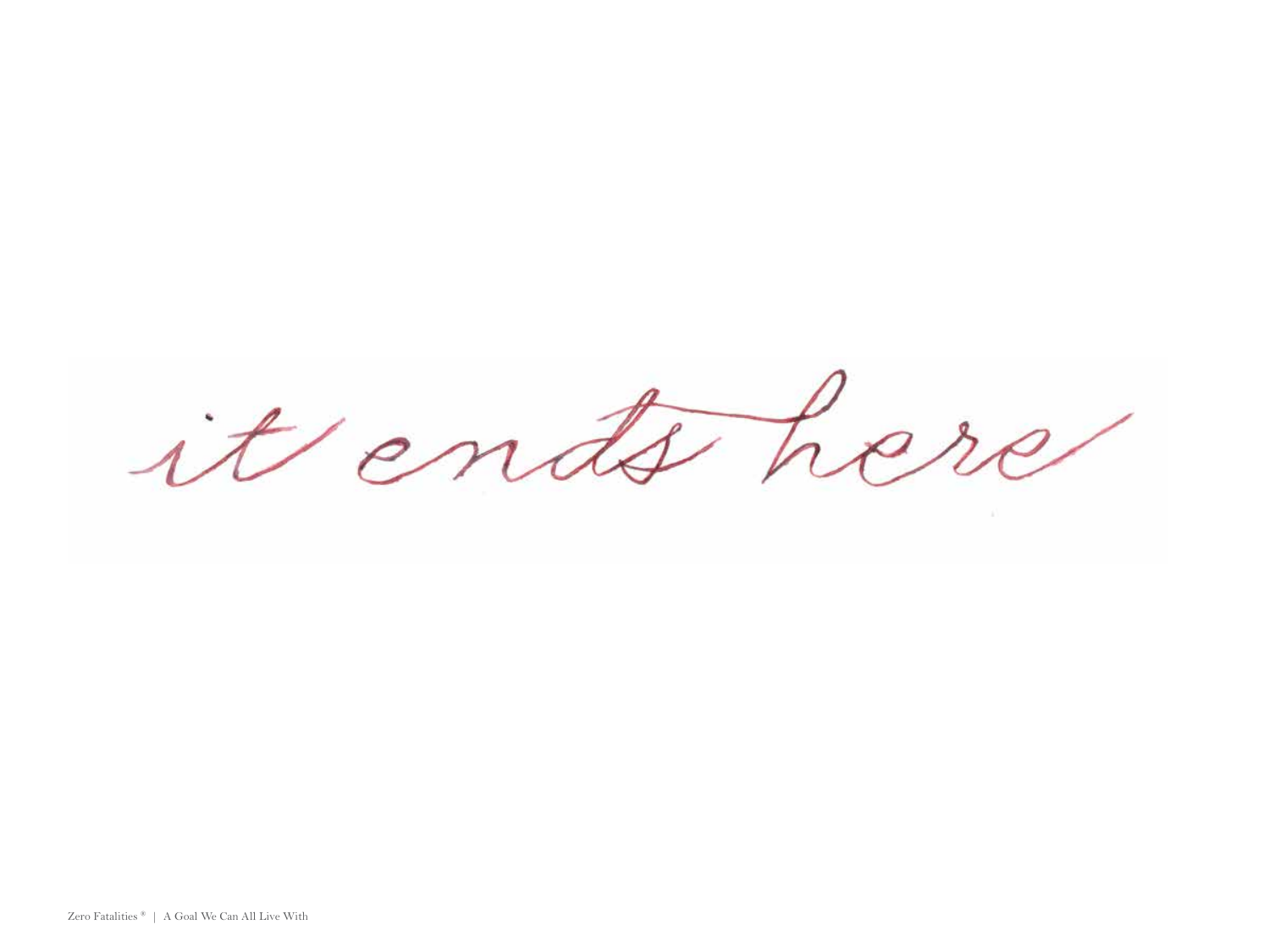Their lives were gone in a blink of an eye, abruptly interrupting a masterpiece in progress. All we have are memories of an incomplete life. Like a great work of art that will never be finished, we only see glimpses of what could've been, but we'll never know their full potential.

It ends here. The loss, the deaths, the tragedy. It ends with us taking a stand and committing to always drive safely. Read their stories and learn about the teens who died on Utah roads—teens just like you. When you're in the car or out on the road, remember these stories to avoid leaving another story unfinished.

We would like to thank all the courageous families for sharing their stories to help prevent others from dying in motor vehicle crashes.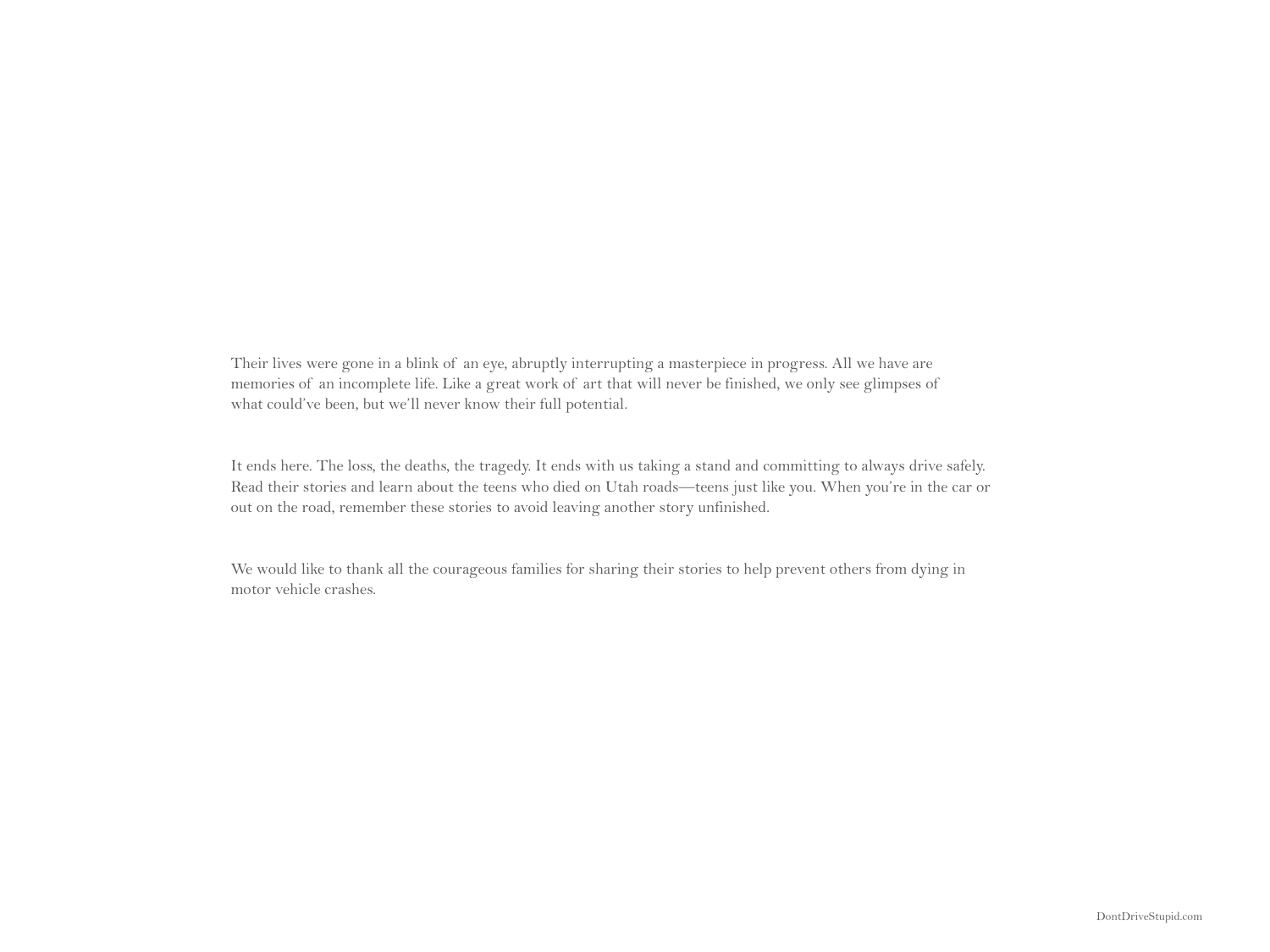Andrew

Tolman

16 | FARMINGTON

 "PLEASE BE ALERT NEAR CROSSWALKS, AND SLOW DOWN BELOW THE SPEED LIMIT ANYTIME YOUR VISION IS IMPAIRED, ESPECIALLY NEAR PEDESTRIANS."

Andrew was 16 years old, the sixth of eight children, beloved uncle to four nieces and one nephew, and a special part of his family. He was a junior at Viewmont High School and played on a competition soccer team. He also played the trumpet and had many friends in school and band, as well as on his soccer team. He loved to play the piano and filled our home with beautiful music. He was a part of his high school marching band and had aspirations of trying out to be drum major his senior year. He had just finished his requirements to earn his Eagle Scout award. He wanted to follow the example of his sister and brothers and serve an LDS mission. But that will never happen.

Andrew had gone on a bike ride in the afternoon after school and was on his way home for his sister's birthday celebration. He was walking his bike across a crosswalk at the bottom of an overpass, less than a half-mile away from home, when a car hit him. The driver wasn't speeding, but with the sun in her eyes she didn't see Andrew and her SUV hit him at full speed without braking. He hit the windshield and was thrown over the car, hitting the pavement and losing consciousness on impact. He had suffered a fatal head injury. Though emergency responders managed to revive some of his vitals, he passed away en route to the hospital.

The following day most of the student body at Viewmont dressed up in their Sunday best for school in remembrance of him. At his funeral, more than 160 young men and women formed a choir to sing.

As the days passed, his friends visited our home frequently to show love and to comfort our family. Even months later, his friends still come to our home to show their love for Andrew. Andrew was the kind of person who touched many, many lives in his short life.

Friends rallied together to raise money to purchase orange flags for individuals to use while crossing several of the crosswalks in Farmington, so that this kind of tragedy can be avoided in the future.

Andrew is loved and missed every day. He was a talented young man with goals and plans. He wanted to be an architect and a missionary, a friend and a father. He had a very bright future. His death is a great loss for his family, friends and community.

Please be alert near crosswalks, and slow down below the speed limit anytime your vision is impaired, especially near pedestrians. An otherwise normal intersection you drive through every day can change in a moment, so please adjust how you drive according to road and weather conditions. Don't assume that another person will do what you expect them to do, whether they are driving, walking or riding a bicycle. Anytime your vision is impaired, be extra cautious because you never know whose son, brother, friend, or loved one could be hidden by the glare of the sun or a frosted or snowy windshield. Life is precious.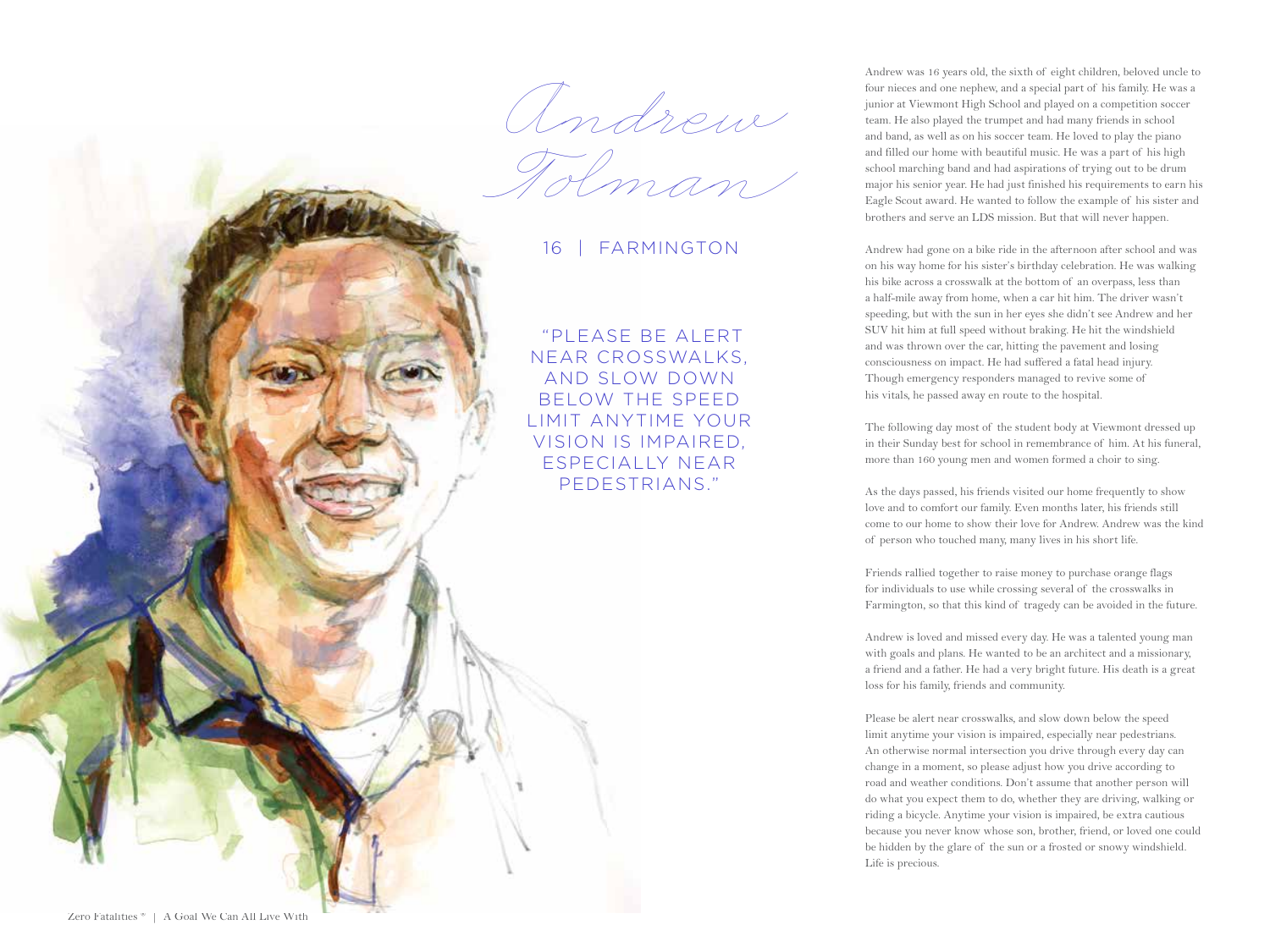Velasco Janet

18 | OREM

Janet was a fun, loving, open-hearted, and amazing girl. She truly did enjoy every minute here. When you met her you couldn't help but smile. She was nice to anyone who crossed her way. She loved making new friends as well. Janet loved singing, playing the guitar, and being with family and friends. She had graduated from Mountain View High in May, where she had won homecoming queen her senior year. She was going to be attending Utah Valley University the following fall. She was a hard worker who didn't give up. You saw her and you would honestly be amazed at how much dedication she put into something. She truly was something special.

On July 8, 2012, Janet and her friend, David, were driving down Provo Canyon and lost control of the motorcycle they were on. They crashed into metal barriers. That morning, heaven gained two amazing angels. Whenever you are going to be driving a motorcycle, just make sure to wear helmets (both David and Janet were wearing helmets that night), drive the speed limit, and just be safe.

Janet has two sisters, one older and one younger. She also has a little brother. Janet and her older sister, Alejandra, were very close. Alejandra has a baby boy, Isaiah, whom Janet grew to love. In the short five months that she was with Isaiah, Janet loved him more than anyone could love someone. Alejandra and Janet were each other's support systems. They would go to each other whenever they were feeling down or just needed to talk. Elizabeth, Janet's younger sister, was also very close to her. They went to Mountain View High together Janet's senior year. They counted on each other for everything. The three sisters grew up together and, even though Janet is gone, they will always be as close as they were. Oscar, the only boy in the family, loves his sister more than ever. She admired him so much; they had a connection that no one could describe. We, as parents, were very close to her as well. Everyone saw her as their best friend, or close friend, but we saw her as something bigger than that. She had so much potential. She was truly amazing and is missed by the whole family.

With love, The Velasco Family



"WHENEVER YOU ARE GOING TO BE DRIVING A MOTORCYCLE… WEAR HELMETS…DRIVE THE SPEED LIMIT, AND JUST BE SAFE."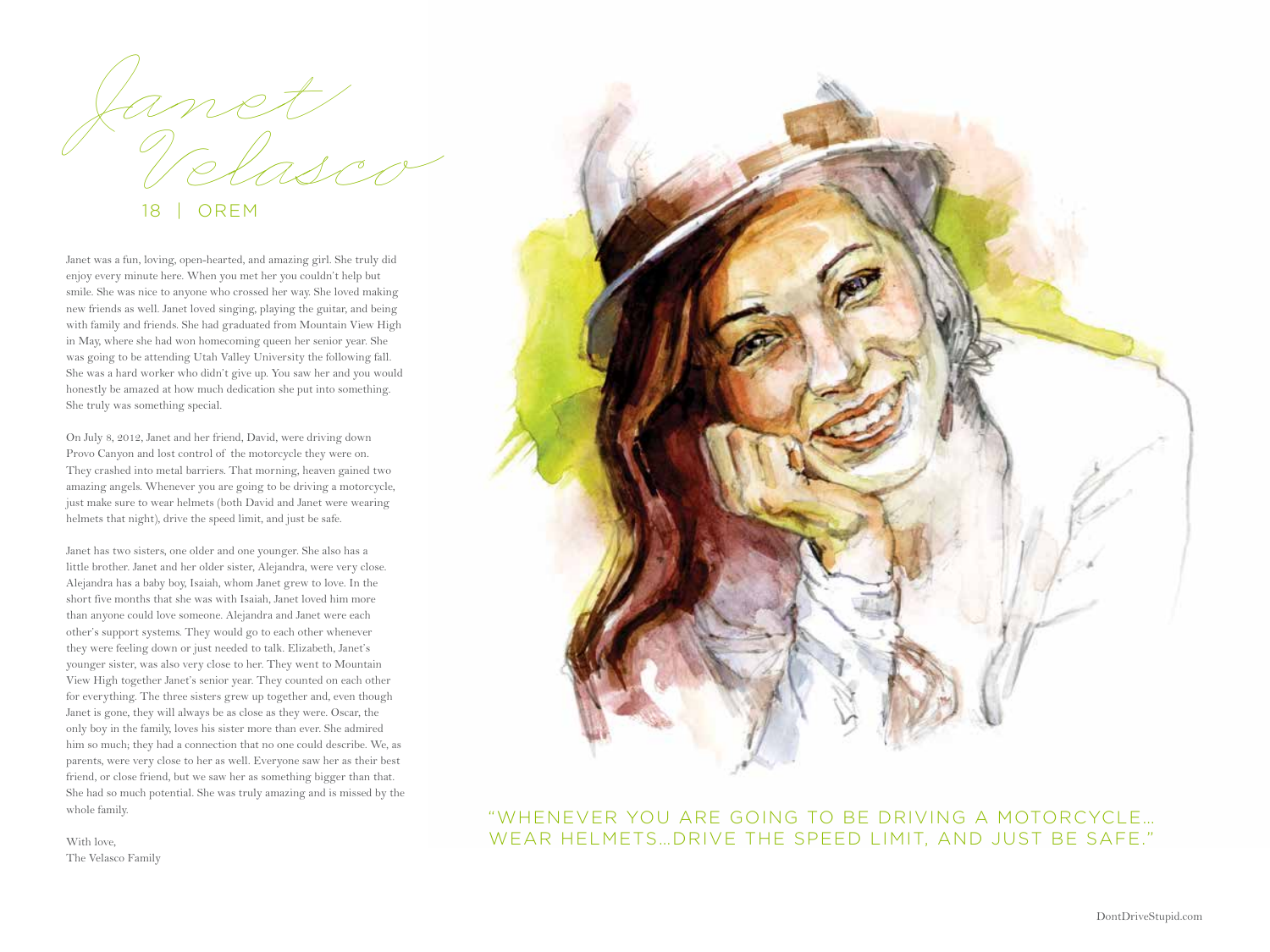

Edwin

Cardoso

14 | SALT LAKE CITY

 "THE DRIVER WAS LOOKING FOR AN ADDRESS FOR WORK WHEN HE HIT MY SON."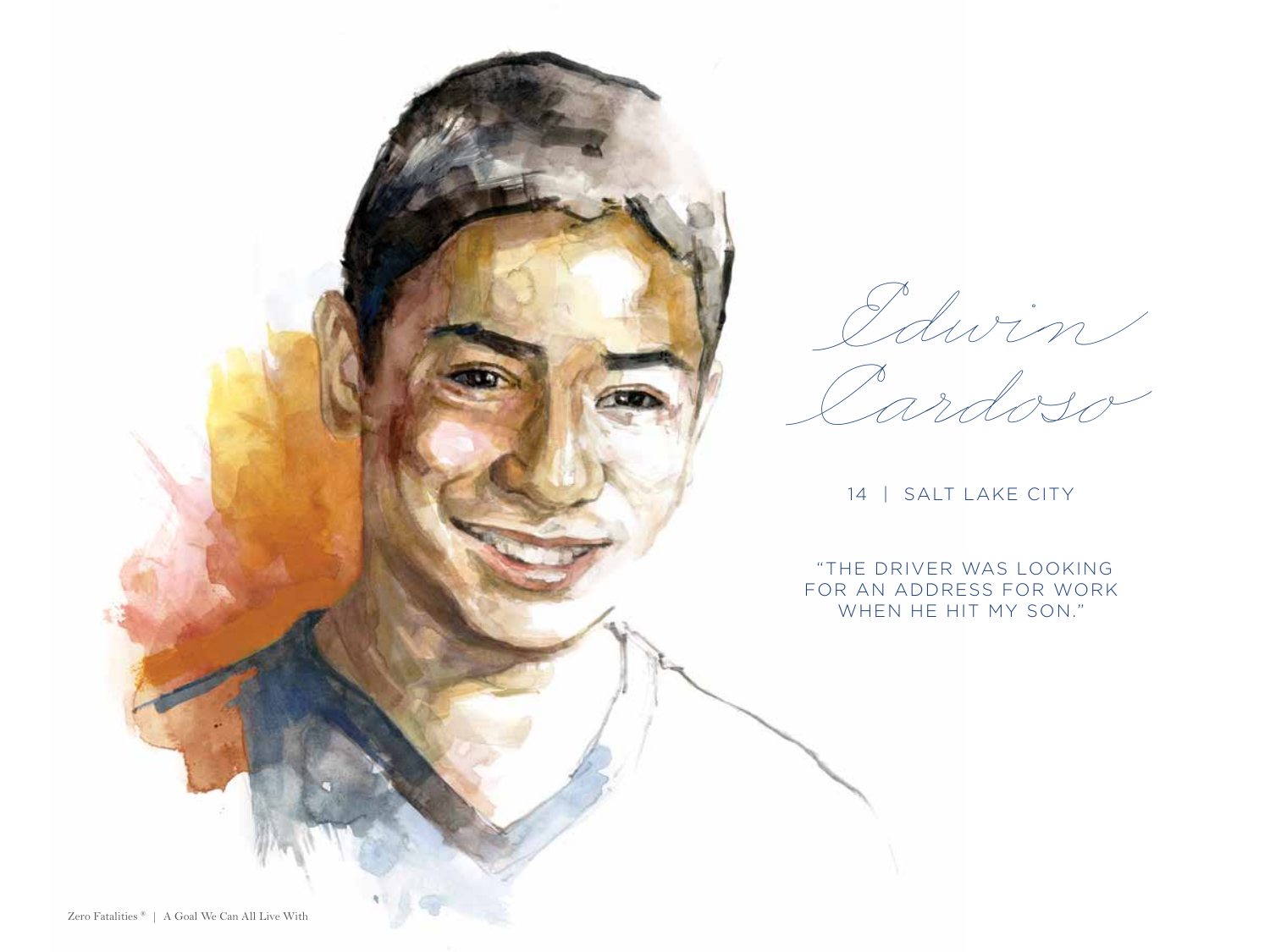"My Xavi," as I liked to call to my son, was wanted even before he was born. Edwin was the younger of two children. His only brother, Luis, wanted to have a younger brother to play with. When Edwin was born, I was happy. I had my two sons, just as I always had desired.

Edwin was a restless child, playful, and naughty. He was the joy of the house. He made us laugh with his antics. He was responsible and independent. He always liked to look good (dress attractively and smell good).

He dreamed about being a professional chef. He had taken cooking classes since he was in 7th grade. At home, he used to help me cook and he did it very well. I knew he could achieve his dream…he was a warrior fighter.

Edwin was 14 years old and in 9th grade at West High School. He was very happy because he said he had grown and that he was already a young man. Edwin was very loved by his friends and classmates that he had known since preschool. Edwin died doing one of the things that he liked to do, walking. Walking was one of his ways to exercise, his workout to stay in shape.

It was a Wednesday morning about 7 a.m. on October 24, 2012, when he was walking to West High School. He was crossing the street when a commercial truck turned left and hit him, hitting his head and chest. The blow was so strong that my boy did not react. He died an hour after the crash.

The driver responsible for his death was a 19-year-old young man who needed to wear prescription glasses in order to legally drive. That morning, he did not have his glasses on. I do not understand why, especially since these were something that he needed to wear every day. The driver was looking for an address for work when he hit my son. The morning was dark and it was raining lightly. These are the reasons they gave me for the death of my son, Edwin. I do not understand these. I just know that my son is no longer with me and that I will never see him again.

Every day that passes I miss him more. Every night before we would brush our teeth and give each other a goodnight kiss, I would tease him and put toothpaste on his little face. On Sundays, the first thing I used to do was kiss him and tell him that this was the day of kisses. At night I would pretend to be asleep, just to see what he was going to do… he used to kiss me on the forehead and pull the blankets up on me.

My Xavi was fragile, sweet, and loving. I prefer to think that my boy is not dead but that he is on a trip and someday he will come back or that someday we will see each other again.

### LOSING A CHILD LOSING A BROTHER

He was my little brother, my baby brother, my one and only beloved brother. My earliest memories of him were from way before he was even born. I always pestered my parents for a sibling and it just HAD to be a little brother. He was going to be like me and we were going to do everything together and read the same books. I would of course be the cool older brother, teaching him how to play Pokémon or run after ducks in the park and catch them and push each other on the swings and play tag. Much to my surprise, when he was born it was me who was jealous of all the attention he got. When he grew more, he was almost the exact opposite of me. He wasn't interested in reading or sitting down and playing. He would rather be out and about, playing with the toy cars I so loathed. But still I loved him.

The morning of the accident I had to go to work early for a morning shift so I had to leave before him. As I walked out the door, I shouted to him that I would see him later, which he responded an OK. I got to work downtown and as I was doing my morning duties, I heard sirens. Then I saw an ambulance going by the street corner where I work. I watched that ambulance from the moment it passed by to the second it went out of my view, which was odd because not once did I ever pay attention to them before but for some reason, I couldn't take my eyes off of this one. Minutes later, I received a phone call from my mother saying that my brother was in an accident. When I asked what hospital Edwin was at, she was unable to tell me from the panic so she passed the phone to the officer who told me where to go. I arrived at the hospital before my parents. I got the news before they did and as they walked into the room minutes later, they saw their remaining child weeping for the loss of their youngest.

Edwin Xavier Cardoso was killed walking to school. He was hit by a truck. The driver was in a rush to get to a job site and was not wearing his prescription glasses.

The funeral was a blur of tears and waves of sadness and loneliness. I remember the bittersweet feeling of seeing all of Edwin's friends crying in sadness and the pride I felt in him for having an impact on every single one of them. Sometimes it doesn't feel like he is gone, more like he is out with his friends and will return shortly or that maybe he is in his room sleeping or playing video games quietly. His smile, his laugh, his magnetic personality, my best friend…gone forever.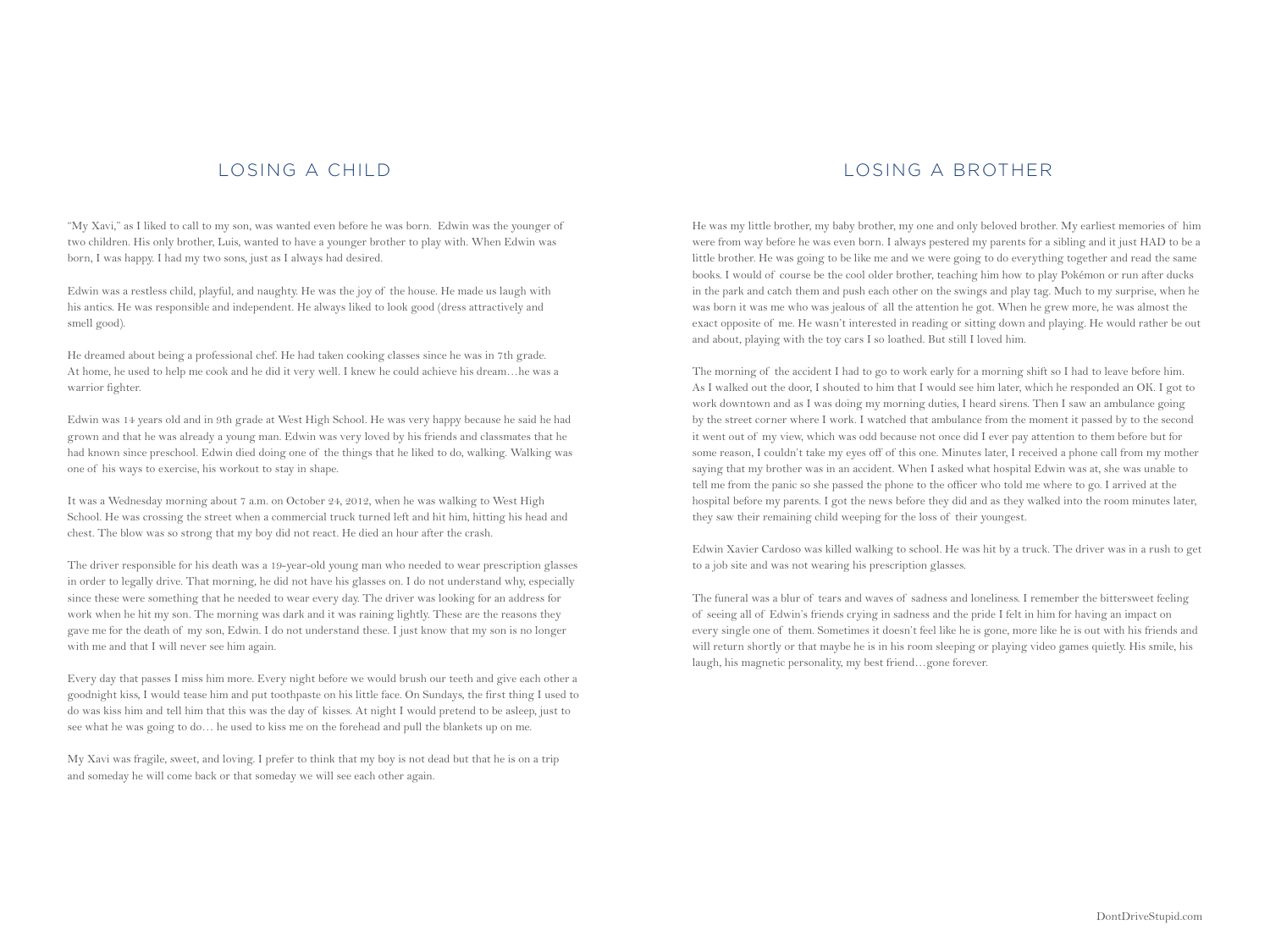



Someone just pulled into the driveway. I was sure it was Jesse. I was ready to cuss at him for being so late and making us worry. But it wasn't Jesse. It was two emergency responders telling us Jesse had been in an accident and it was bad and that we needed to come now.

Sunday, August 5th, 2012 was just a day like any other. The sky was clear. The sun was out. We had just gotten home from church and Jesse was heading up to the high school to shoot around before dinner. This was the same as any other Sunday. Jesse was in such a good mood. He had been working hard all summer, going to basketball camps and working at Ruby's Inn general store. He splurged and bought an Xbox 360. It was finally here and so were his new games. As he left he told his brothers he would be home soon and then they would play Xbox. Then a quick "I love you" was exchanged with his parents and he was off. His friends say it was a good day. Jesse had won a game of one-on-one and was very excited. We texted him to let him know dinner was ready. We teased him saying we were eating already and how good it was. He told his friends bye and even told them to hang onto his ball until the next game and left with a big smile on his face. I am not sure why but this time he didn't put on his seat belt. He always wore it. My guess is he was so excited by the events of the day he just wasn't paying attention.

The stretch of road between our house and the high school is about five miles. Jesse had driven this road a million times. He had driven it when it was covered in snow. He had driven it when it was covered in water. He had driven it late at night coming home from work. He knew this road. On this day, for some reason (possibly noticing his seat belt was not on and reaching for it), he went slightly off the road and overcorrected. He went into the other lane and then overcorrected again back to the shoulder, hitting a reflector post which sent the car rolling. Jesse was ejected. Someone was on the scene in minutes and he was awake and crying. He died 15 minutes away from the hospital. The death report said it was a broken neck. We believe he died of severe internal bleeding.

He was not texting! He was not speeding! The only part of the car that was not smashed was the driver's side.

There is never a day or a second that goes by that we don't think about our son. He had so much to live for. This has left a very big hole in our hearts.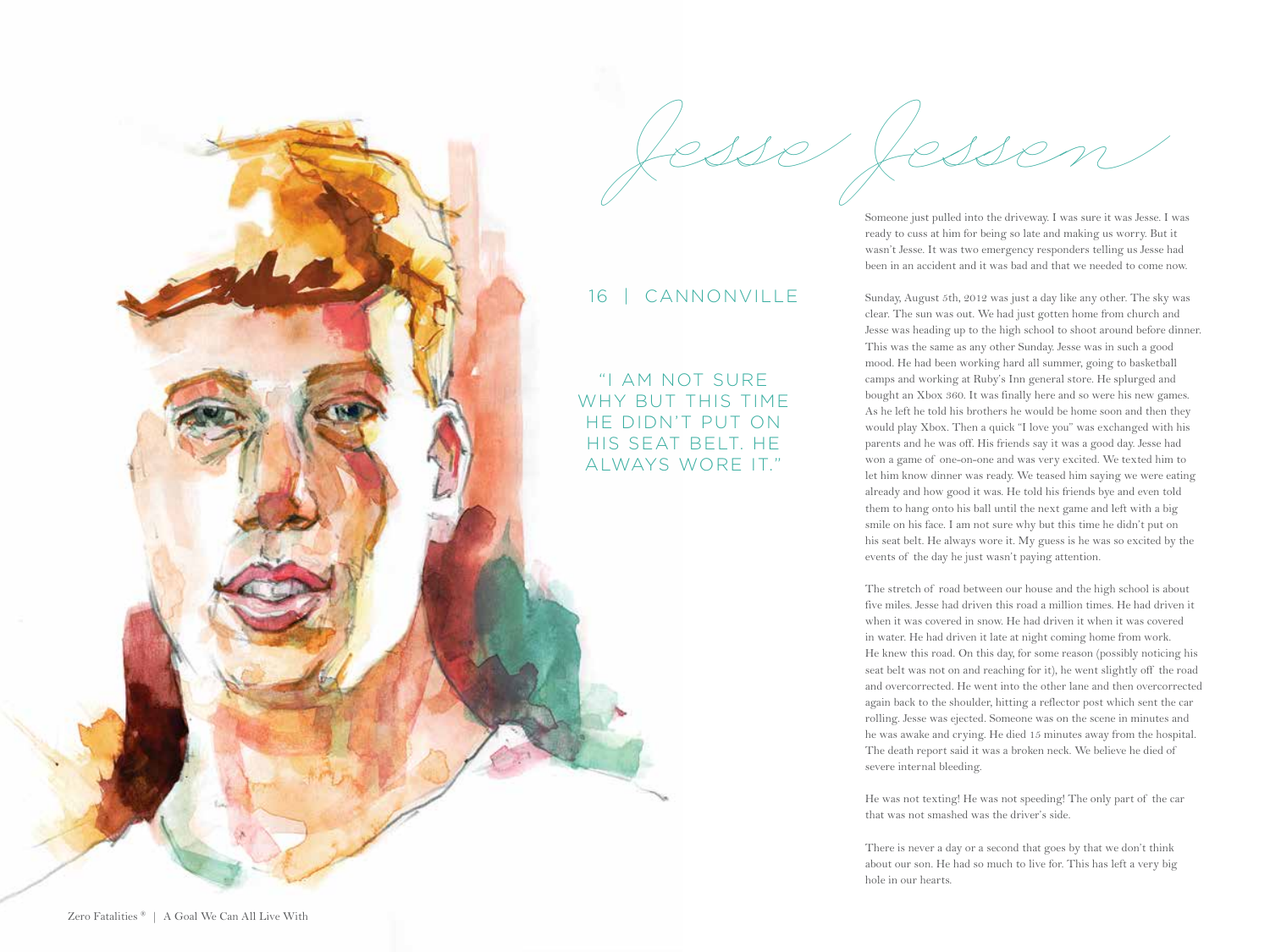Jessika's last few days were spent in a coma, in the ICU. I was with her nearly every moment possible. I was afraid to leave; afraid she would die without me there. I spent our time alone talking to her and telling her how much I loved her, how my life would be so empty without her.

Jessika was almost 20 when she died. She texted me about 9 p.m. to tell me she was going to her best friend's house for a few hours. I reminded her to stay the night if she was too tired to drive, or if she had any alcohol. I knew that she drank, but she had promised me that she would never drive after drinking.

We each said I love you. I asked her to text me when she got home and she said she would. That text conversation was the last conversation I ever had with her.

Around 6:00 the next morning, I got a call from a social worker at the hospital, saying Jess had been in a serious car accident several hours earlier and that she was in surgery. She didn't have any ID on her and her purse and phone were left in the car, so the hospital wasn't able to identify her right away. Finally, someone who worked in the ER recognized her colorful hair and piercings from previous visits for migraines. It took three hours before my name and number were found and I was notified.

The police met us at the hospital and said that Jessika had passed out while driving, crossed the road, and hit a telephone pole. Her blood alcohol was above the legal limit, and she had taken depression medication with the alcohol.

Jessika suffered severe brain trauma, a crushed pelvis, and multiple fractures in both her legs and feet. The swelling on her brain, in addition to the brain trauma, took her life 18 days later.

Jessika was my best friend. We talked every day to discuss work, the latest gossip, family, etc. We worked at the same place, so we knew a lot of the same people. She always stood up for the underdog. She was known among friends and family as someone who would always be there for a listening ear and comfort.

After 15 months, I still expect Jessika to walk in the front door. Or to catch her napping in my bed when I get home from work. And then in an instant, I remember that she's gone.

If only she had stayed the night or called me for a ride. A call for a ride home was always more important than why the ride was needed. Our family is forever changed and my heart is broken.

Jessika Swihart

19 | MURRAY

"IF ONLY SHE HAD STAYED THE NIGHT OR CALLED ME FOR A RIDE."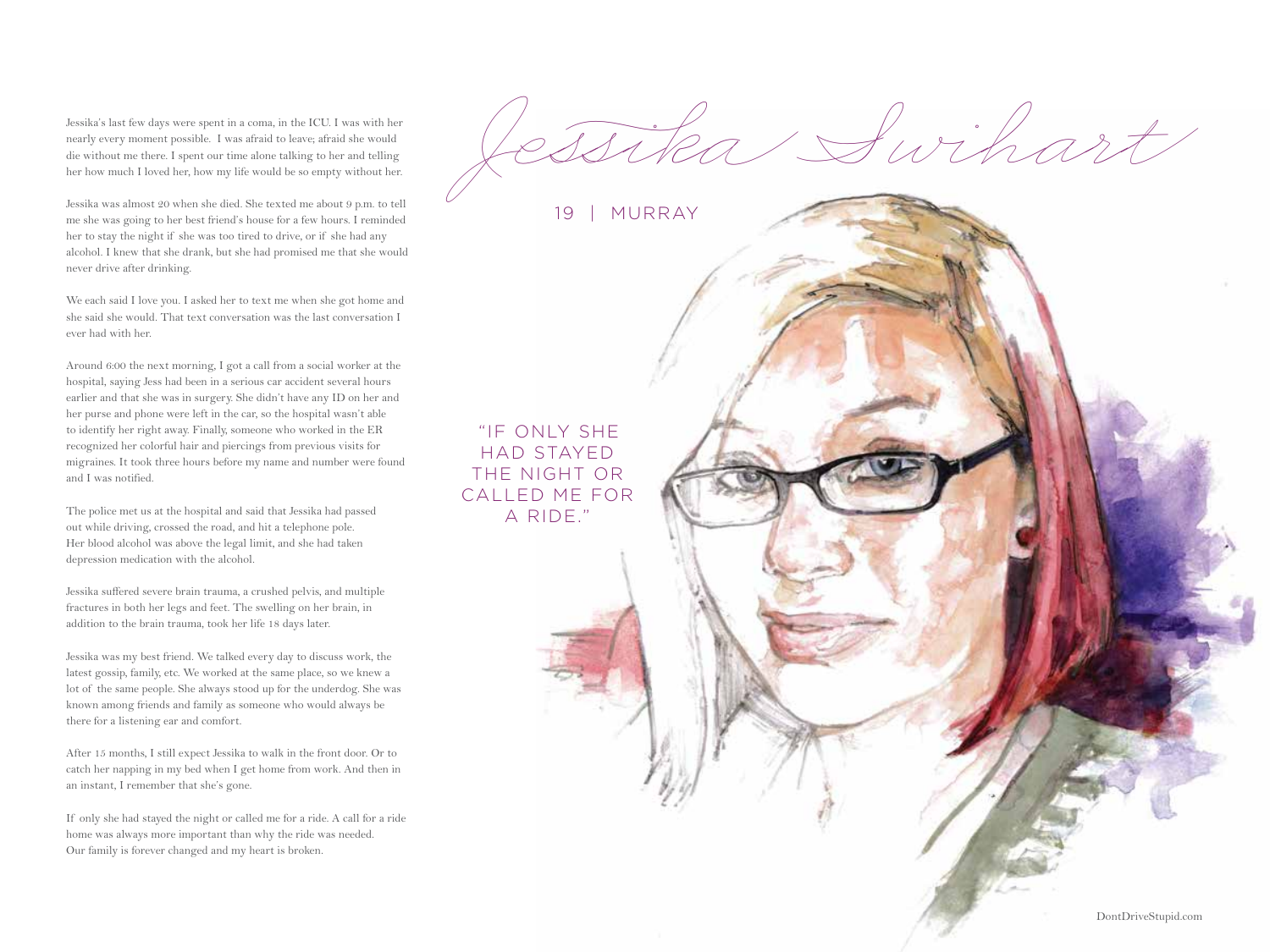Madeline

Marris

18 | SPRING, TEXAS

"TAYLOR DOZED OFF JUST LONG ENOUGH TO DRIVE THE SUV OFF THE SIDE OF THE ROAD."

Madeline ("Madie") Rose…our beautiful, smart, kind daughter, sister, and friend. Her smile was effortless, genuine, and beautiful. Madie had a quote in her bedroom that said, "Kindness is the essence of greatness," and that's exactly how she lived her life.

She was a very hard worker, especially when it came to school. In elementary school, she tested in the bottom quartile in reading for three years. Madie made a commitment to do her best and become one of the "smart kids." She wanted so badly to go to college at Brigham Young University and had to work extremely hard to get in, but she did it! Madie was preparing to serve a mission for the LDS church and was so excited that she would be able to go when she turned 19. We know she is serving her mission now, just not on this earth.

Early in the morning hours of November 20, 2012, Madie, her older brother, Taylor, and his fiancée, Bailee, were driving to Arizona from Utah to celebrate Thanksgiving with Bailee's family. Taylor was driving with Bailee in the passenger seat and Madie in the back seat behind him. No alcohol was involved. Everyone was properly wearing their seat belts. Taylor dozed off just long enough to drive the SUV off the side of the road.

Bailee was able to get out of the car and reach her cell phone to call for help. She propped Taylor up to drain the blood from his lungs while they waited for paramedics to arrive. He had broken his neck and back. Madie was killed instantly.

I remember the morning with preciseness, every detail leading up to the officer at our door...the piano lesson I taught, the room I was going to finish painting that day. I remember the things he said, the trauma of my world spinning uncontrollably around me. My head was screaming...how could you be lying in a morgue? How could Taylor be near death on his way to a hospital? Taylor would eventually make a full recovery. But our lives will never be the same.

One of the hardest things is the things that will never be. I find myself wishing that my life could be like someone else's, that Madie could be leaving on her mission now as planned, and that she would return afterward, go back to college, eventually get married, and have children.

We believe God needed Madie for a bigger purpose than any of us can understand. However, it is still extremely difficult to understand why our sweet Madie had to return to her Heavenly home. This world was better because of her and now we are all left to try to fill the void that she left.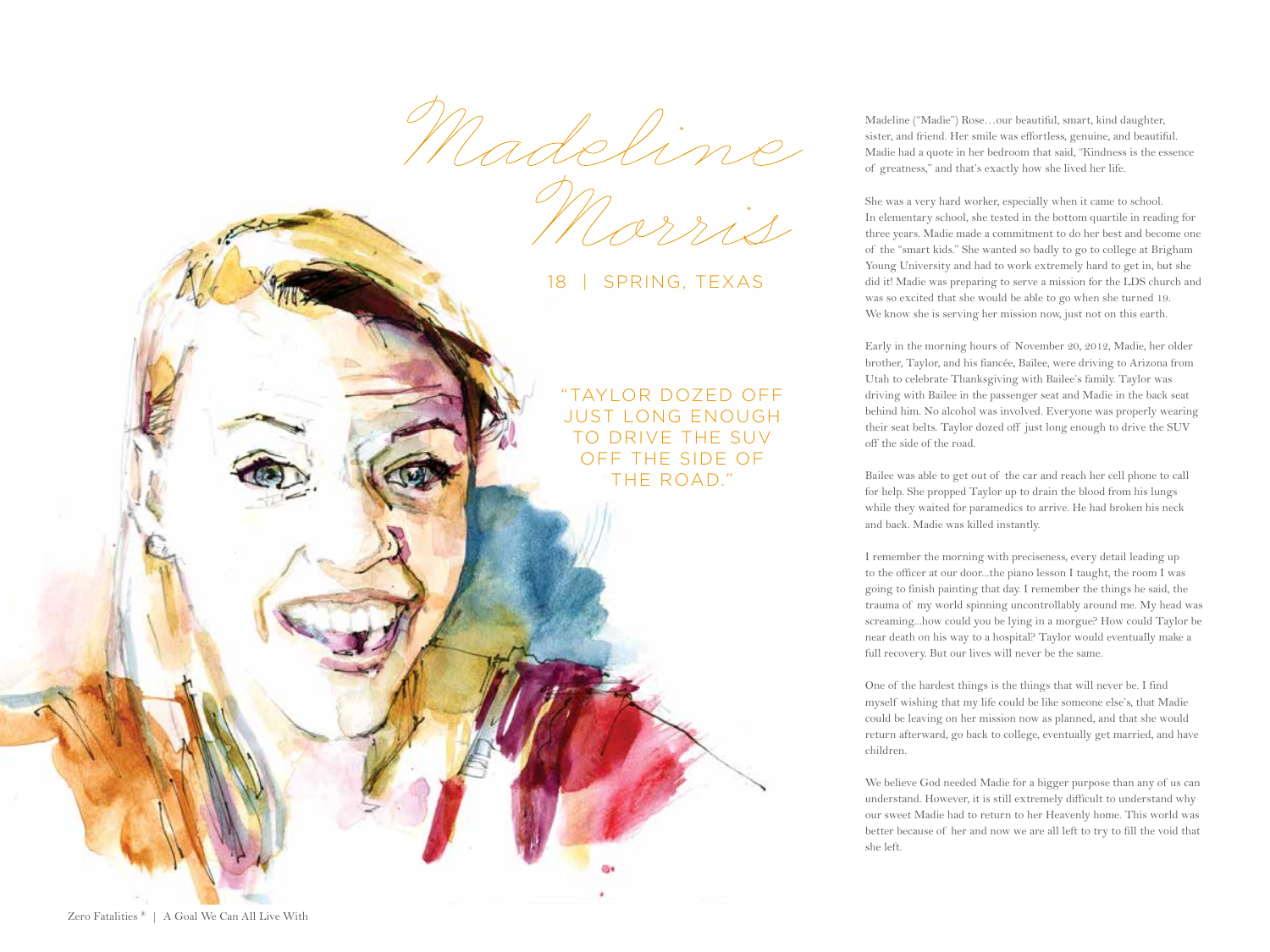Malone Sheeran

Malone loved her job and her co-workers at South Fork Hardware. She worked hard to earn money and bought herself a car before she turned 16. She was a sophomore and loved all of her friends at South Summit High School. Malone was a member of FBLA, the debate team, Academic Decathlon, band, Interact Club, the South Summit swim team, and Girl Scouts. She also volunteered as a peer tutor, helping one of the fourth grade classes at the elementary school and as a mentor/leader with the local Brownie troop. In every instance, Malone touched lives and inspired others. She had a whimsical sense of humor and an infectious laugh. She was a truly caring person, and whenever she saw someone having a bad day she would do her best to make them feel better. She raised money to go on a trip to Mexico to help build homes for the less fortunate.

Malone's plans were to attend Louisiana State University (LSU) and study astrophysics. She loved conversations with her grandfather about how life began, the stars, the moon, and the heavens. Now she understands it all.

On April 23, 2012, Malone was on her way home from work and was in a single car rollover crash. Due to head trauma, her injuries were not survivable. Malone was taken off life support on April 24. Even in death she continued to give, as she chose to donate her organs to others.

Malone made the most out of life and did more in 16 years than most do in a lifetime. We are so blessed to have had her in our lives. Malone leaves behind her twin sister, Mason, her parents, her grandparents, uncles, aunts, cousins, and many, many friends who love and miss her very much.

We do not know why the accident occurred, but we do believe that if she had been wearing her seat belt she would have walked away with minor injuries.

The most important thing that we would like for people to learn from Malone's death is to always wear your seat belt. Even if Malone had been able to survive with her brain injury, she would have had a very low quality of life, which, to her, would have been a fate worse than death.

"…WE DO BELIEVE THAT IF SHE HAD BEEN WEARING HER SEAT BELT SHE WOULD HAVE WAI KED AWAY WITH MINOR INJURIES."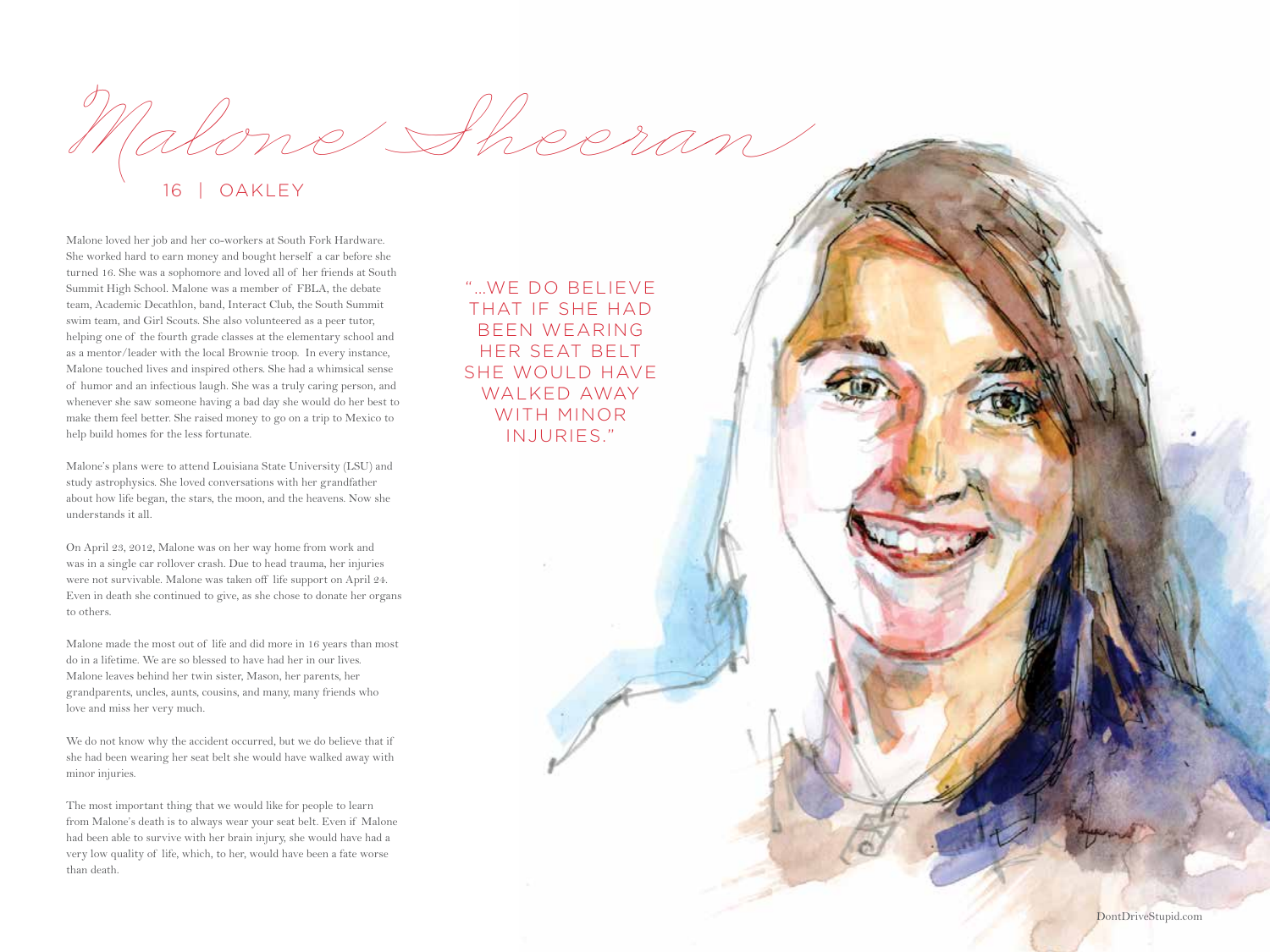

Thomas

Clark

15 | VERNAL

"…NO PHONE CALL, TEXT MESSAGE, E-MAIL, ETC. IS WORTH LOSING A HUMAN LIFE."

May 8, 1997 to Sept 3, 2012

Tommy was walking with a friend when a distracted driver hit him from behind. The driver was an adult distracted by a cell phone.

Tommy was doing nothing wrong and was even wearing a very bright yellow jacket. He was highly visible that night.

Tommy did not get the chance to drive. His life was taken two days before he was to get his permit. We will never know how excited he may have been to get to drive for the first time.

TLC. His initials will forever mean to us "the lost child!!!"

We will never get the chance to know what could have been. Our message would have to be that no phone call, text message, e-mail, etc. is worth losing a human life.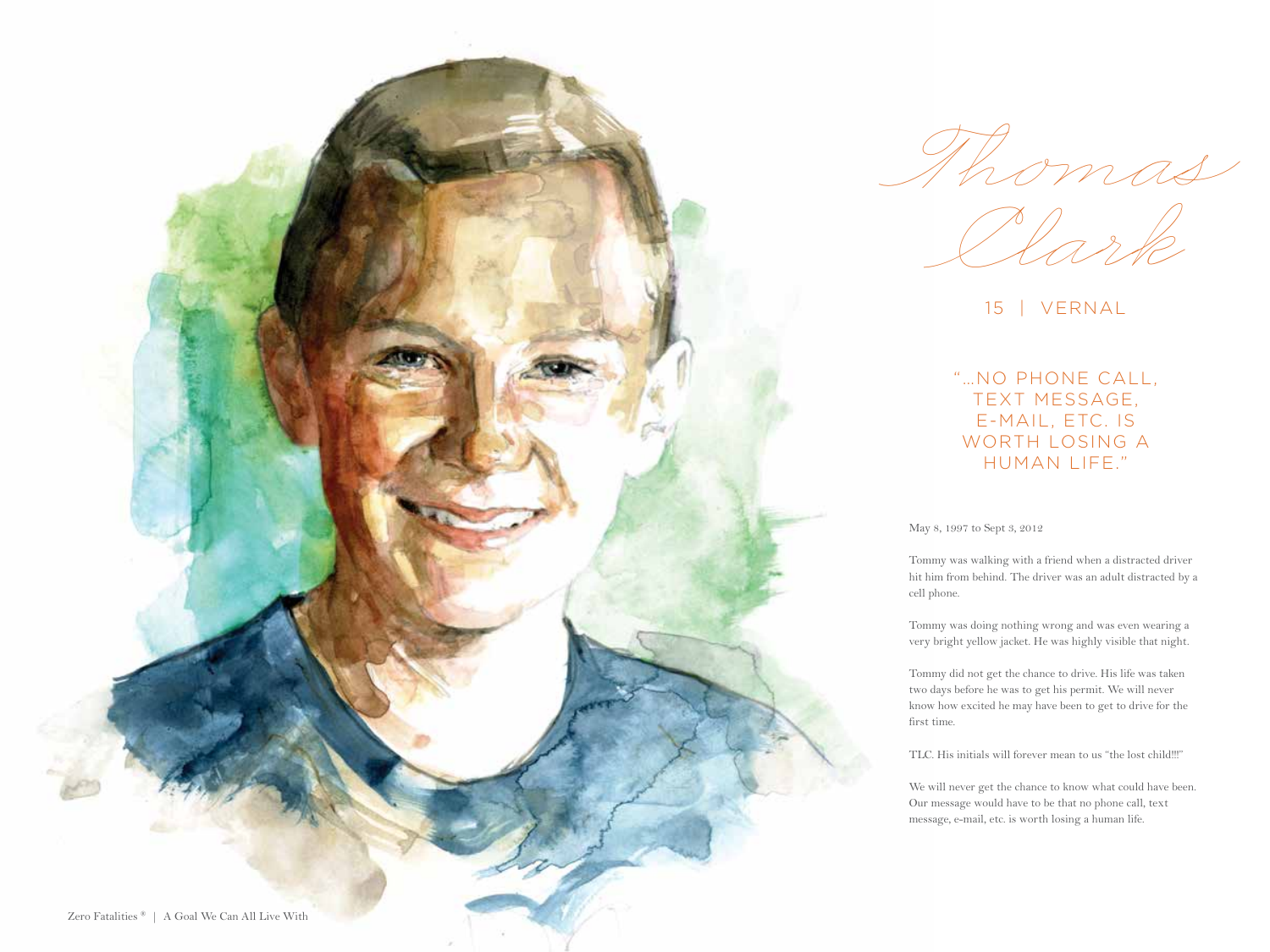Trent was the youngest of 10 children, thus the spelling of his full name, Trenten. He was a loving son, brother, uncle, cousin, and friend. He had this quiet presence about him, but you always knew he was there because he was so goofy and funny. Trent was respectful to everyone and you knew you could trust him with anything.

Trent was an excellent mechanic and loved working on cars, regardless of what time of day it was or what time of the year. He was working for a car parts store in Tooele and driving to Salt Lake Community College, sometimes a couple of times a day, where he had been taking classes.

The winter of 2011–2012 had been relatively mild. On January 27, 2012, Trent, his nephew, and his nephew's wife had planned to go camping. Before Trent had left to meet them, his nephew called him and told him that their car was stuck in the mud, so Trent quickly gathered his gear to go help them. Since Trent and I lived together and took care of each other, he was worried about leaving me alone. I told him that I needed to learn to be okay on my own because it was only a matter of time before he would move out and start his new life. I just didn't know that it would be that very night.

The accident happened in the blink of an eye. The three of them couldn't get the car out of the mud so they were heading back to Tooele on S.R. 36 to borrow a truck. Trent was a diabetic, and because he had been working on that car for so long, his blood sugar levels had dropped. He bent down to grab something to eat and in that instant the road turned slightly and the car went off the road. When Trent tried to get it corrected, the car hit the road on the driver's side, rolled a few times, and threw Trent from the car.

I received a call just before midnight telling me that there had been an accident and that Trent had been taken by Life Flight to the University of Utah Hospital. The doctors and nurses worked on Trent for a couple of hours, but the trauma to his head was too much. At 1:21 a.m., Saturday, January 28, my baby was pronounced dead.

Trent was a constant source of happiness for everyone around him. Everyone who knew him adored him. His loss has created a permanent void in our lives.

My hope for anyone reading this story is for you to always remember how quickly and easily accidents happen, even if you take your eyes off the road for only a second. Even a brief moment of distraction can have a lasting impact on your life, as well as those around you.

### 18 | TOOELE

Trenten

Crawford

"EVEN A BRIEF MOMENT OF DISTRACTION CAN HAVE A LASTING IMPACT ON YOUR LIFE, AS WELL AS THOSE AROUND YOU."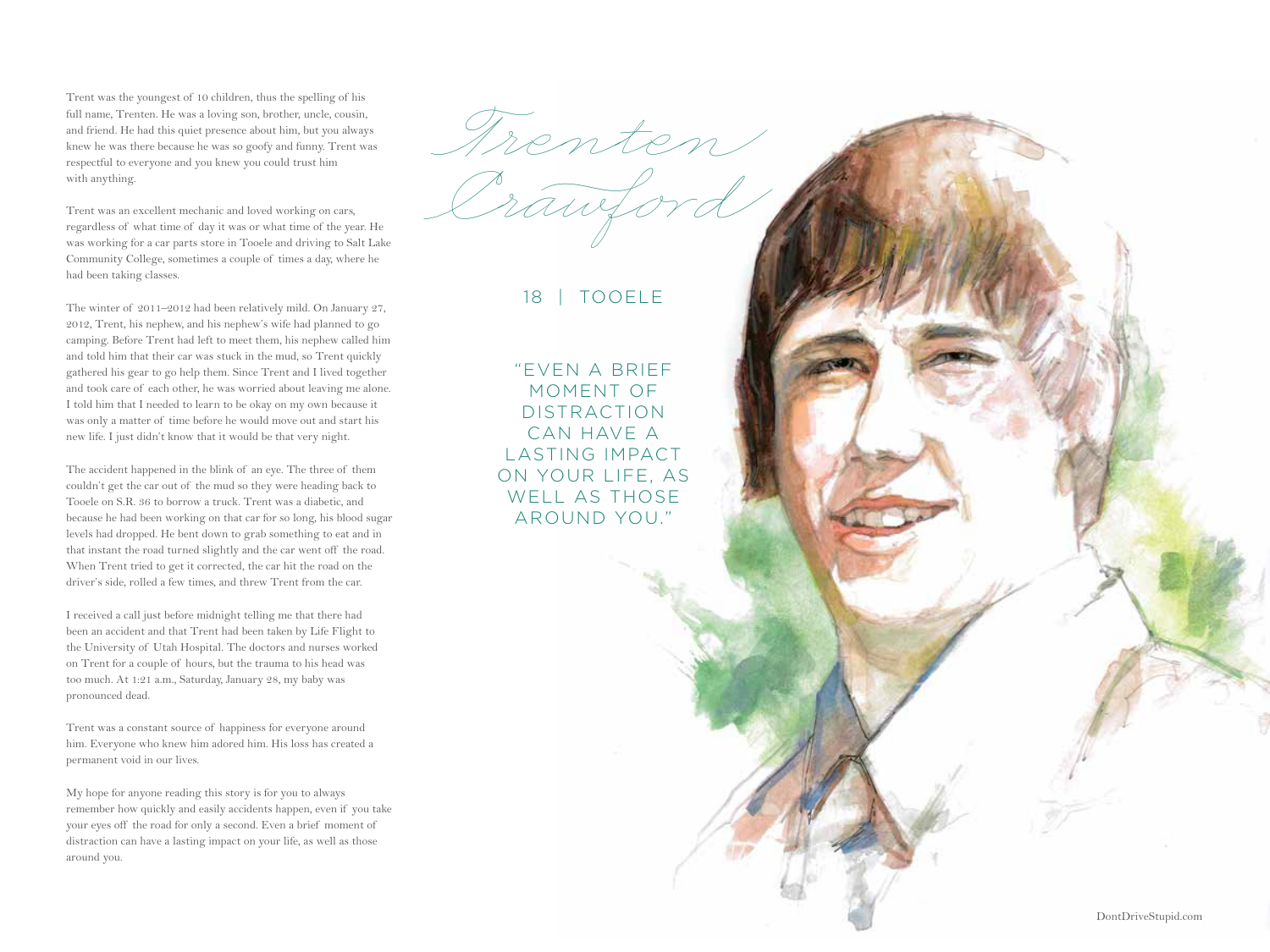

Fachery Lindley

18 | WHITE CITY

"ZACH WOULD STILL BE WITH US HAD HE BEEN WEARING HIS HELMET."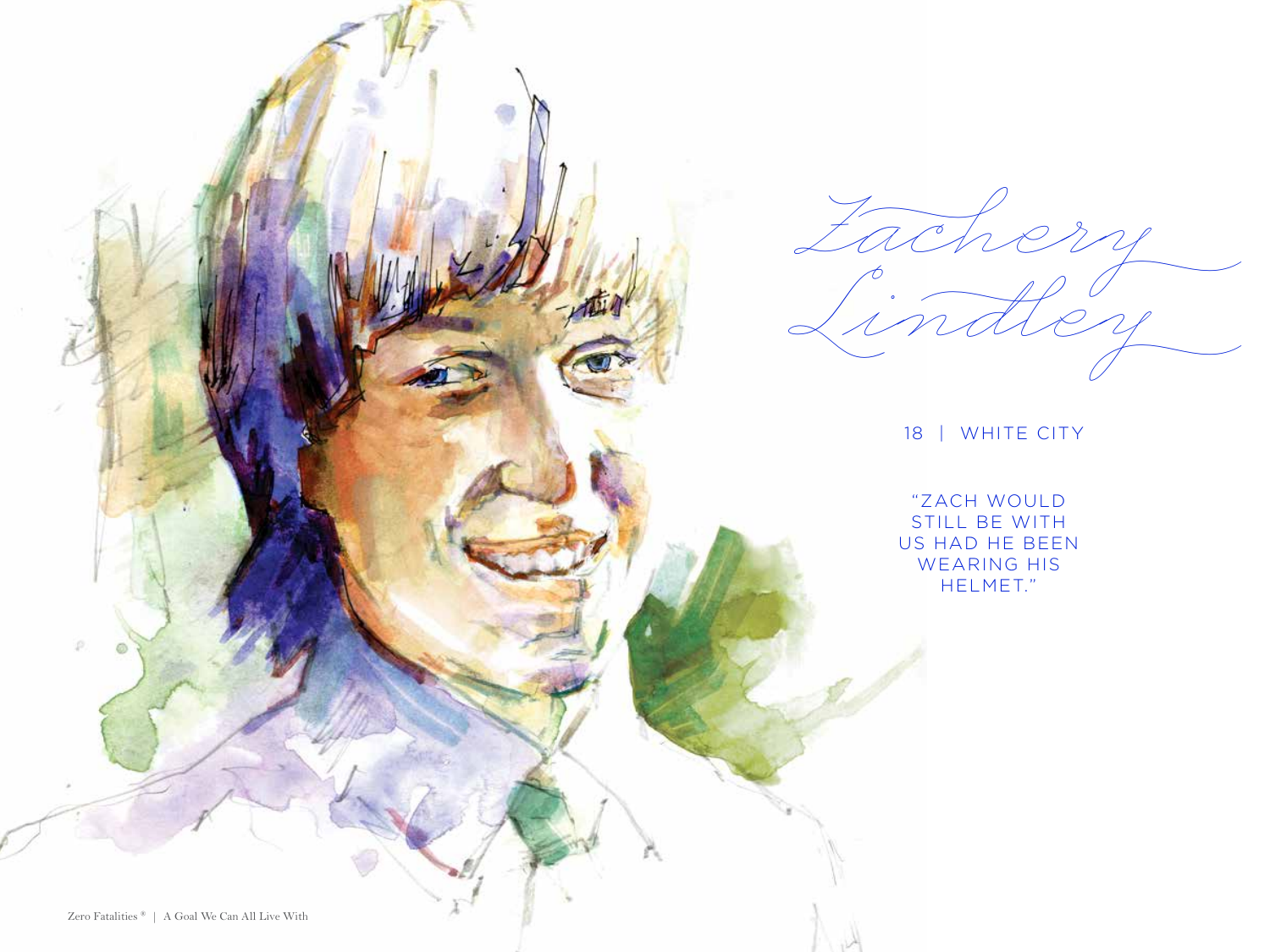The excitement our entire family felt when we were told we were having twins was something only parents of multiple births can understand. We talked about it with everyone who asked, "How far along are you?" Everyone we met and talked with gave us the opportunity to tell this wonderful story of these new lives given to us by God. What an amazing thrill!

Zachery and his twin brother Adam were born 16 minutes apart, with Zachery entering this world first, the older brother, the leader in all things between them. These boys were inseparable day, night, feeding time, play time…they did everything together.

Each new adventure was generally led by Zach, then closely followed by Adam. The only exception was Zach's love of skateboarding. Adam was a little afraid of getting skinned up or bumped on the head. Zach would dive headfirst into the grass when he was trying new tricks on his board. He dreamt of getting a sponsorship as he grew in his talent and quest for perfection. Zachery took a backseat to no one.

Zach went through some very tough times as Mom and Dad's work took them around the country. Once we settled here in the Salt Lake Valley, Zach found great fun in the hills and mountains. He would skateboard everywhere we would allow him to. We even caught him hiding his helmet he was made to wear, neatly tucked in the bushes on the way to East Sandy Elementary in 5th grade.

As much as we punished him and withdrew his privileges to ride his skateboard, he ignored us and wanted the free flowing breeze through his hair. He loved the feeling of swooping about on the hills and dales of Sandy.

When he met Rachel, he fell head over heels for her. They went to Homecoming at Hillcrest High in late October of 2011. Young love bloomed. By the time they reached their three month anniversary of dating, Zach had scribed a letter to Rachel that he slipped into his back pocket after school on December 6, 2011.

He hopped on his skateboard at about 3:30 p.m. to head down the hill to her house and spend the evening watching TV, maybe going out to eat. It was 3:40 p.m. in the afternoon when he was turning the corner off of Sego Lilly Drive onto Poppy Lane when the fateful incident took place. Zach was in the shadows of the trees at the corner when a Jeep crossed the street and fatefully met Zach, leaving him lifeless on the ground. Many people at the scene helped and called 911. Life Flight was summoned to take Zach to Intermountain Medical Center just a few miles away. His condition was grave.

Our precious Zachy went through 10 brain surgeries and procedures and every kind of infection imaginable over the next nine months as he and the doctors valiantly fought for his life. It wasn't to be.

Our precious twin Zachery, brother, grandchild, and nephew was healed completely on September 12, 2012, but it wasn't the healing we had worked and prayed so hard for. At 8:07 p.m., on his oldest brother Rob's birthday, with all of his brothers and sister, mom, dad, and many friends holding him and saying goodbye, Zachery Taylor Lindley went home to be with the Lord. He is free from the burdens and pains of this most horrific event, and for that we thank our Lord and Savior Jesus Christ.

There are no words to describe the depth of our pain. We will never get over his passing, but we rejoice in the time and the memories God gave us with our Zachy.

We cry out to every parent and child to protect their heads at any speed faster than walking. Zach would still be with us had he been wearing his helmet. Our regret in this is unspeakable and we miss our boy with every fiber of our being. Don't let this happen in your family. You can never recover from losing a child. We miss you so much Zachy. We send kisses to Heaven for you. Our precious Zach, artist, athlete, strong, caring son, friend, and brother.

Robert, Tracie, Adam, Christian, Rob, Steven, Maureen and Shawn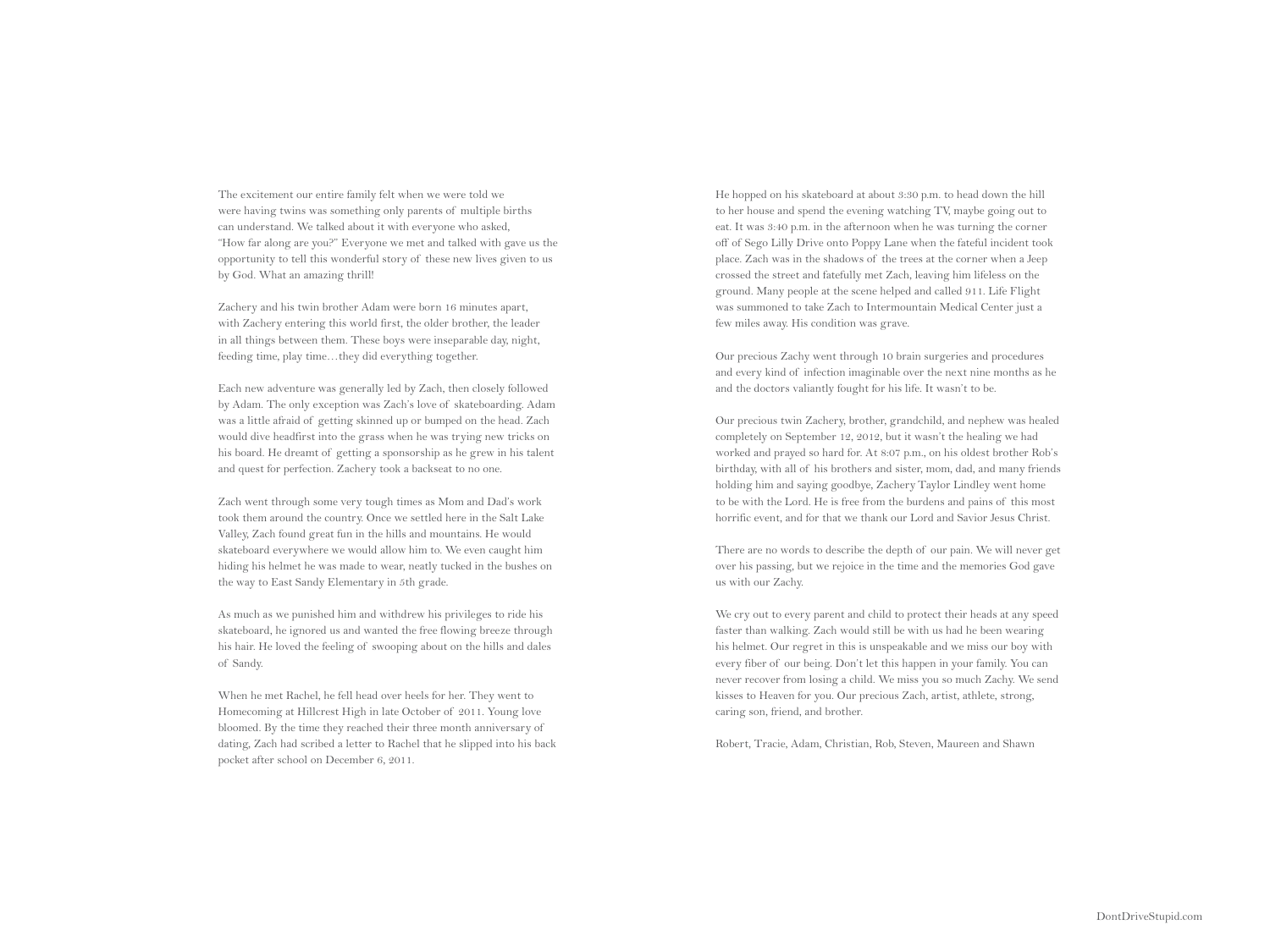Teen Driver Statistics

In 2012, 28 teen drivers were involved in a fatal crash. These crashes killed a total of 29 people, and nine of those were the teen drivers. In 2012, teen drivers were 1.3 times more likely to have a contributing factor in a fatal crash than drivers of other ages.

Contributing factors included: (Each crash may have more than one contributing factor.)

6 excessive speed 4 failed to keep in proper lane 4 overcorrected 3 distracted 3 failed to yield right of way 3 on wrong side of road 2 under the influence of alcohol/drugs 2 disregarded traffic signal/sign 2 followed too closely 2 improper lane change 2 reckless/aggressive driving 1 medical illness 1 fatigue/asleep 1 swerved or took evasive action 1 vehicle defect 1 vision obscured by moving vehicle



## AGE OF TEEN DRIVERS INVOLVED IN A FATAL CRASH

1 vision obscured by weather than for the fatal crash rate for drivers ages 16 – 19, based on miles driven, is four times higher than for drivers ages 25 – 69. Source: The Children's Hospital of Philadelphia Research Institute and State Farm Insurance Companies®. 2011.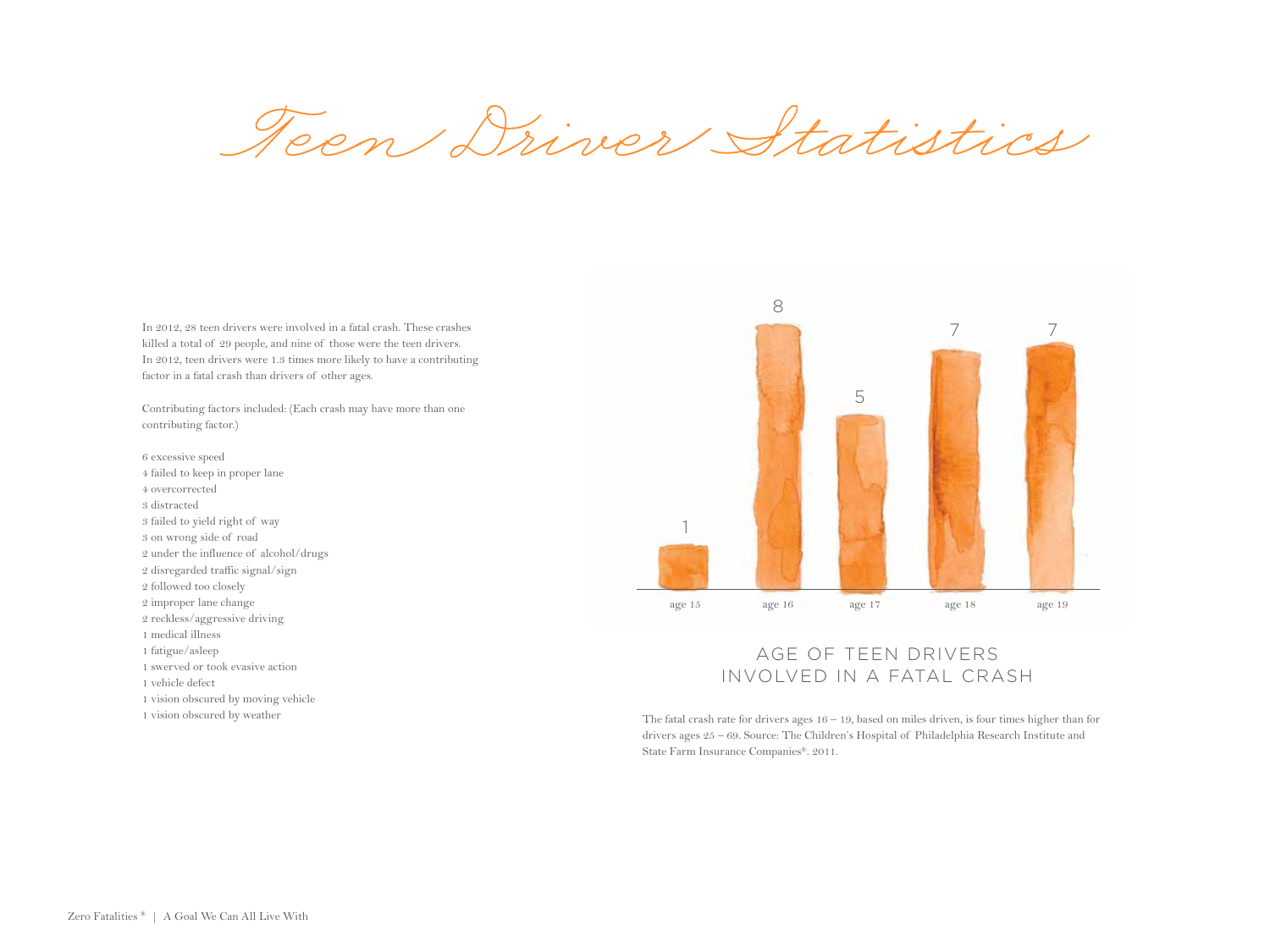2012 Teen Statistics

21 TEENS LOST THEIR LIVES ON UTAH ROADS

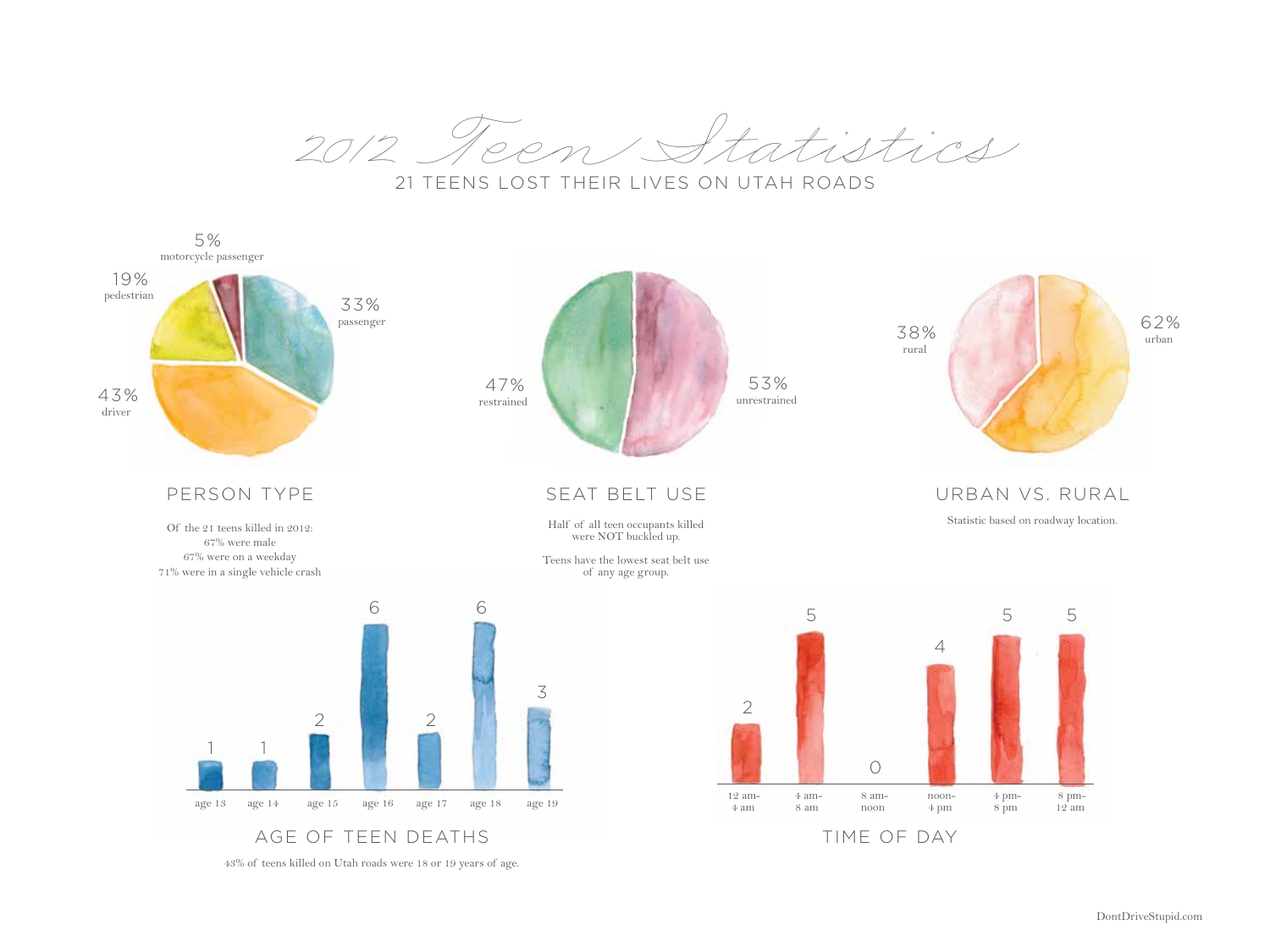2012 Utah  $\frac{1}{\sqrt{2}}$ Fatalities

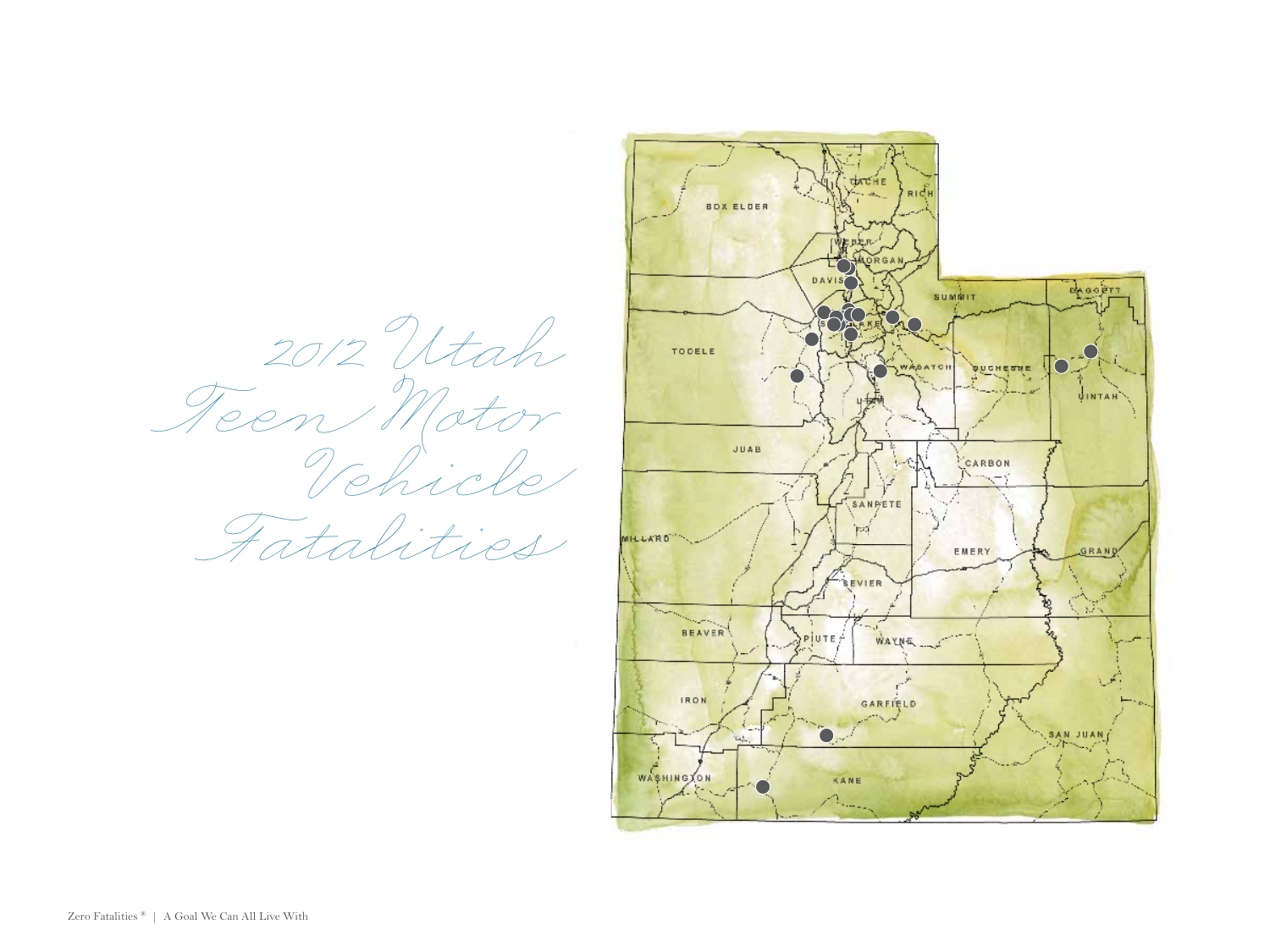How to Use this Book to Save Lives

For the past five years, families have courageously shared their stories on how they lost their teen on Utah roads. Their hope in sharing these stories is that others never have to feel the pain of losing a loved one in a car crash. Please learn from these stories. Talk with your loved ones, friends, classmates and students about these tragic stories and set rules for your car and whenever you ride in a car.

When reading these stories, please consider the following questions:

- What caused the crash?
- Could it have been prevented?
- What rules can you set while you are driving or riding in a car that can help avoid this type of car crash?

Remember to be sensitive and not to place blame on any one person. Rather, focus on the principles that can be applied to encourage safe driving. Point out actions that are dangerous and should be avoided.

This book would not be possible without support from the following organizations:

Utah Department of Health Violence and Injury Prevention Program Utah Department of Transportation Utah Department of Public Safety Utah Teen Driving Task Force

# To view Teen Memoriams from previous years VISIT DONTDRIVESTUPID.COM